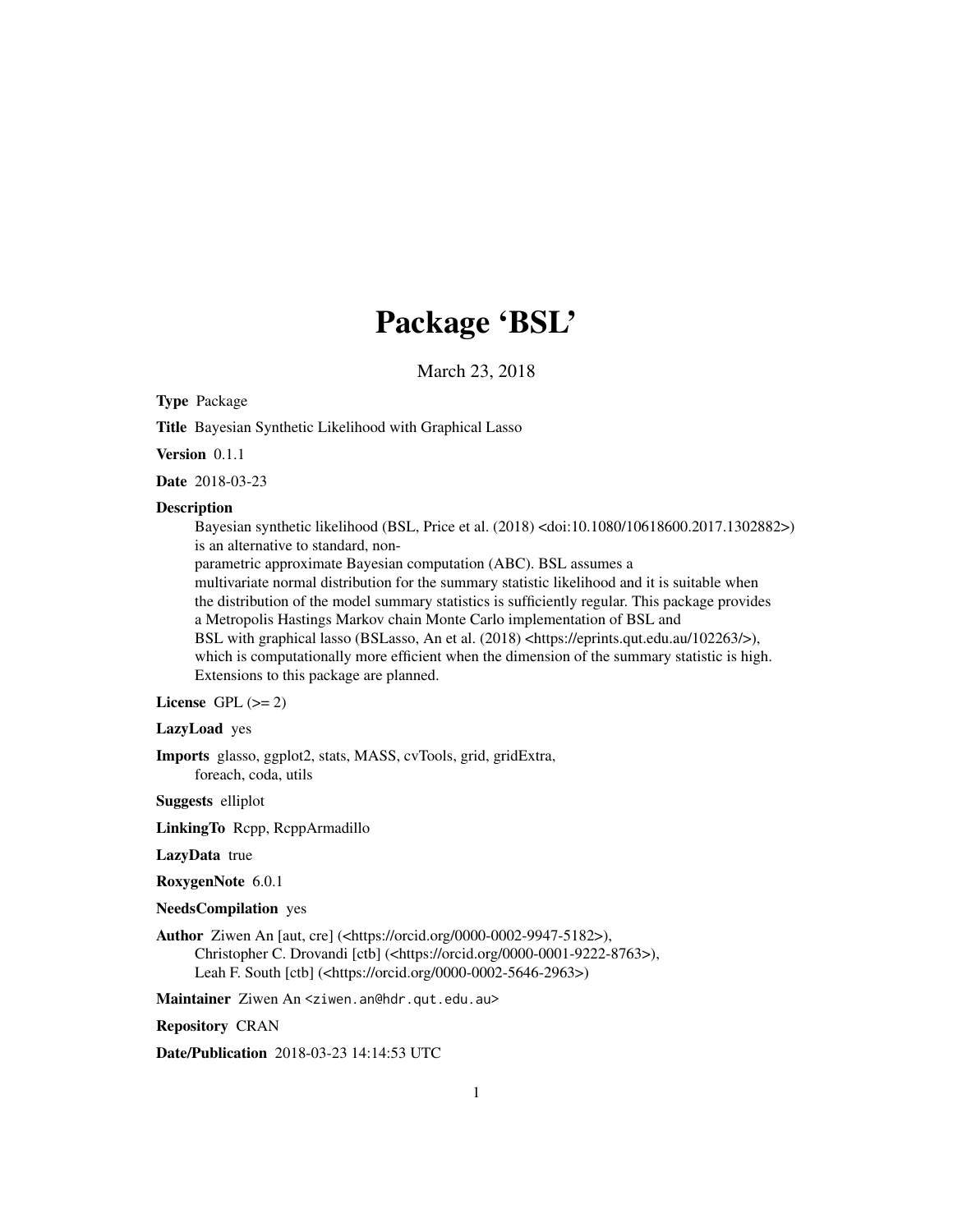# <span id="page-1-0"></span>R topics documented:

BSL-package *Bayesian synthetic likelihood*

# **Description**

Bayesian synthetic likelihood (BSL, Price et al (2018)) is an alternative to standard, non-parametric approximate Bayesian computation (ABC). BSL assumes a multivariate normal distribution for the summary statistic likelihood and it is suitable when the distribution of the model summary statistics is sufficiently regular.

In this package, a Metropolis Hastings Markov chain Monte Carlo (MH-MCMC) implementation of BSL is available. We also include an implementation of BSLasso (An et al., 2018) which is computationally more efficient when the dimension of the summary statistic is high.

Parallel computing is supported through the foreach package and users can specify their own parallel backend by using packages like doParallel or doMC.

The main functionality is available through

- [bsl](#page-2-1): The general function to perform BSL or BSLasso (with or without parallel computing).
- [selectPenalty](#page-12-1): A function to select the penalty for BSLasso.

Several examples have also been included. These examples can be used to reproduce the results of An et al. (2018).

- [ma2](#page-7-1): The MA(2) example from An et al. (2018).
- [mgnk](#page-9-1): The multivariate G&K example from An et al. (2018).
- [cell](#page-4-1): The cell biology example from Price et al. (2018) and An et al. (2018).

Extensions to this package are planned.

# Author(s)

Ziwen An, Christopher C. Drovandi and Leah F. South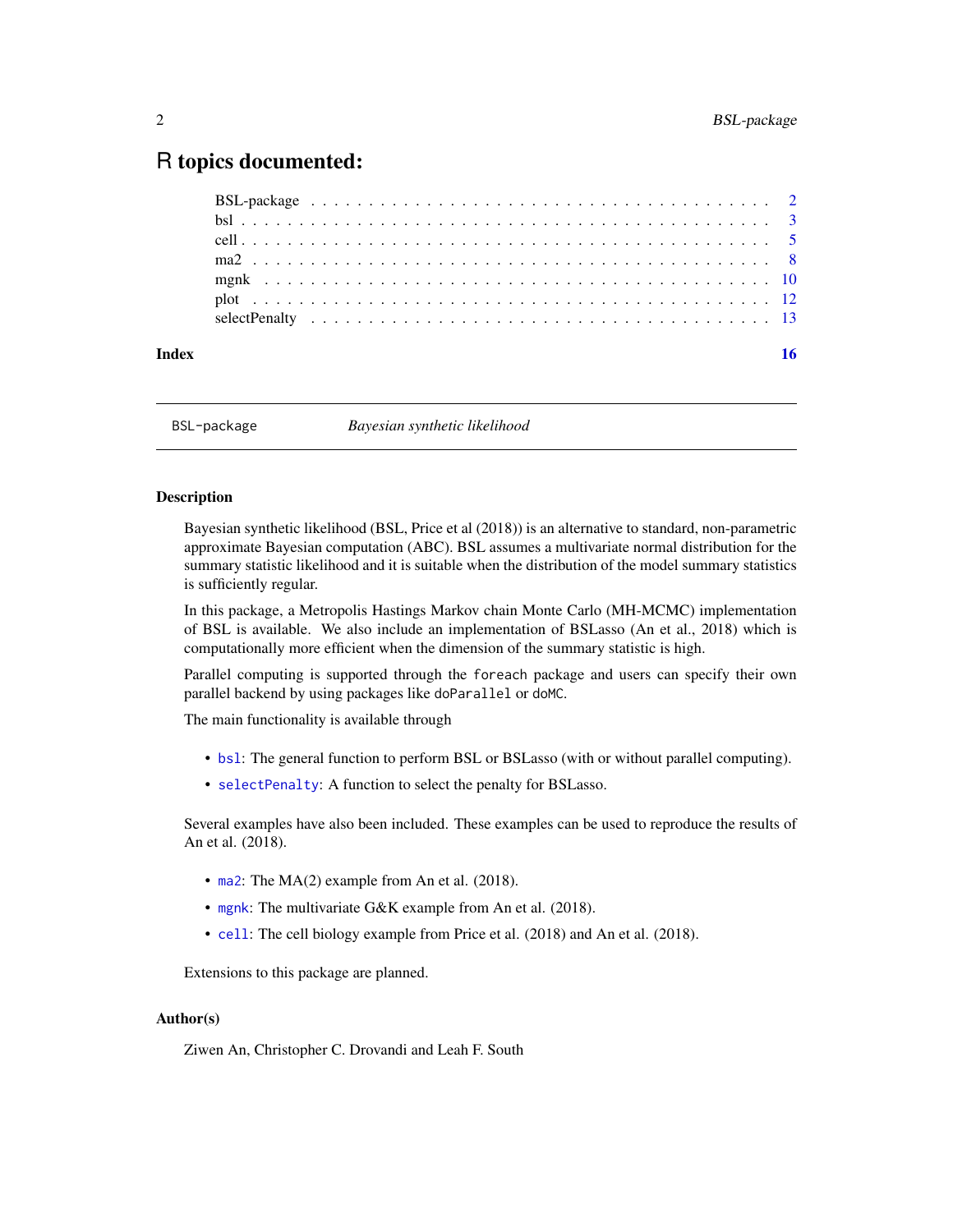#### <span id="page-2-0"></span>bsl 3

# References

An, Z., South, L. F., Nott, D. J. & Drovandi, C. C. (2018). Accelerating Bayesian synthetic likelihood with the graphical lasso. <https://eprints.qut.edu.au/102263/>

Price, L. F., Drovandi, C. C., Lee, A., & Nott, D. J. (2018). Bayesian synthetic likelihood. To appear in Journal of Computational and Graphical Statistics. <https://eprints.qut.edu.au/92795/>

#### <span id="page-2-1"></span>bsl *Performing BSL and BSLasso*

# Description

This is the main function for performing MCMC BSL and MCMC BSLasso. Parallel computing is supported with the R package foreach.

## Usage

```
bsl(y, n, M, start, cov_rw, fn_sim, fn_sum, penalty = NULL, fn_prior = NULL,
  sim_options = NULL, sum_options = NULL, standardise = FALSE,
 parallel = FALSE, parallel_packages = NULL, theta_names = NULL,
 verbose = TRUE)
```
# Arguments

| y           | The observed data - note this should be the raw dataset NOT the set of summary<br>statistics.                                                                                                                                                                              |
|-------------|----------------------------------------------------------------------------------------------------------------------------------------------------------------------------------------------------------------------------------------------------------------------------|
| n           | The number of simulations from the model per MCMC iteration.                                                                                                                                                                                                               |
| M           | The number of MCMC iterations.                                                                                                                                                                                                                                             |
| start       | Initial guess of the parameter value.                                                                                                                                                                                                                                      |
| COV_rw      | A covariance matrix to be used in multivariate normal random walk proposals.                                                                                                                                                                                               |
| fn_sim      | A function that simulates data for a given parameter value. The function can<br>have at most two arguments. The first should be the vector of tuning parameters<br>and the second (optional) argument should be a list of other necessary argu-<br>ments. See sim_options. |
| $fn\_sum$   | A function for computing summary statistics of data. The function can have at<br>most two arguments. The first should be the vector of tuning parameters and the<br>second (optional) argument should be a list of other necessary arguments. See<br>sum_options.          |
| penalty     | The penalty value of the graphical lasso. BSLasso is performed if a numeric<br>value is specified. The default is NULL, which means that BSL is performed.                                                                                                                 |
| fn_prior    | A function that computes the prior density for a parameter. The default is NULL,<br>which is an improper flat prior over the real line for each parameter. The function<br>must have a single input: the vector of proposed parameters.                                    |
| sim_options | A list of additional arguments to pass into the simulation function. Only use<br>when the input fn_sim requires additional arguments. The default is NULL.                                                                                                                 |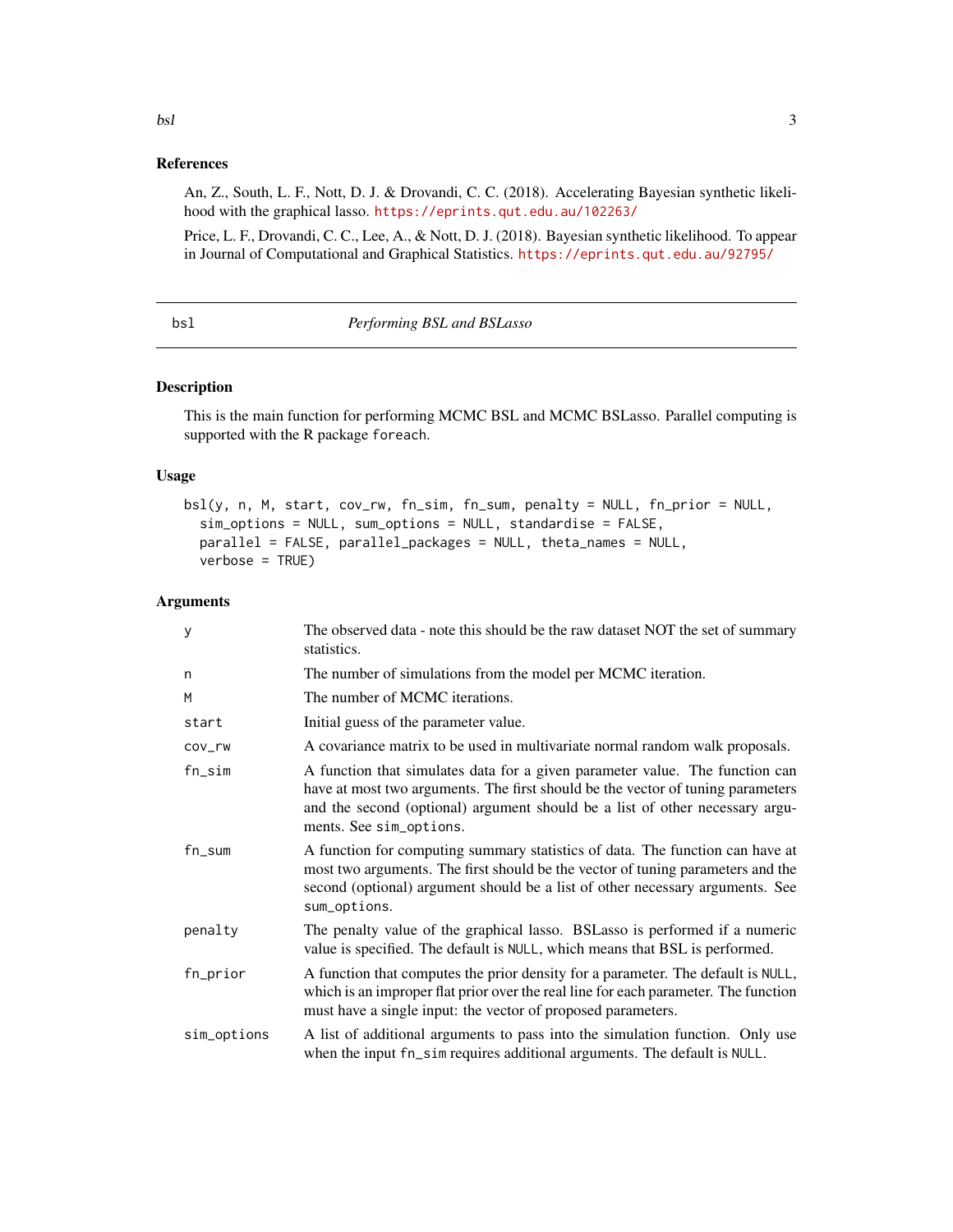<span id="page-3-0"></span>

| sum_options       | A list of additional arguments to pass into the summary statistics function. Only<br>use when the input fn_sum requires additional arguments. The default is NULL.                                                                                                          |
|-------------------|-----------------------------------------------------------------------------------------------------------------------------------------------------------------------------------------------------------------------------------------------------------------------------|
| standardise       | A logical argument that determines whether to standardise the summary statis-<br>tics before applying the graphical lasso. This is only valid if penalty is not NULL.<br>The diagonal elements will not be penalised if the penalty is not NULL. The de-<br>fault is FALSE. |
| parallel          | A logical value indicating whether parallel computing should be used for simu-<br>lation and summary statistic evaluation. Default is FALSE.                                                                                                                                |
| parallel_packages |                                                                                                                                                                                                                                                                             |
|                   | A character vector of package names to pass into the foreach function as ar-<br>gument '.package'. Only used when parallel computing is enabled, default is<br>NULL.                                                                                                        |
| theta_names       | A character vector of parameter names, which must has the same length as the<br>parameter vector. The default is NULL.                                                                                                                                                      |
| verbose           | A logical argument indicating whether the iteration numbers $(1:M)$ and accepted<br>proposal flags should be printed to track progress. The default is FALSE.                                                                                                               |

## Value

An object of class bsl is returned, containing the following components:

- theta: MCMC samples from the joint approximate posterior distribution of the parameters.
- loglike: MCMC samples of the estimated log-likelihood values.
- acceptanceRate: The acceptance rate of the MCMC algorithm.
- earlyRejectionRate: The early rejection rate of the algorithm (early rejection may occur when using bounded prior distributions).
- call: The original code that was used to call the method.
- theta\_names: A character vector of parameter names.

The functions print(), summary() and plot() are all available for types of class bsl. Multiple results can be plotted with overlapping densities using [combinePlotsBSL](#page-11-1).

## Author(s)

Ziwen An, Christopher C. Drovandi and Leah F. South

# References

An, Z., South, L. F., Nott, D. J. & Drovandi, C. C. (2018). Accelerating Bayesian synthetic likelihood with the graphical lasso. <https://eprints.qut.edu.au/102263/>

Price, L. F., Drovandi, C. C., Lee, A., & Nott, D. J. (2018). Bayesian synthetic likelihood. To appear in Journal of Computational and Graphical Statistics. <https://eprints.qut.edu.au/92795/>

# See Also

[selectPenalty](#page-12-1) for a function to tune the BSLasso tuning parameter and [plot](#page-11-2) for functions related to visualisation.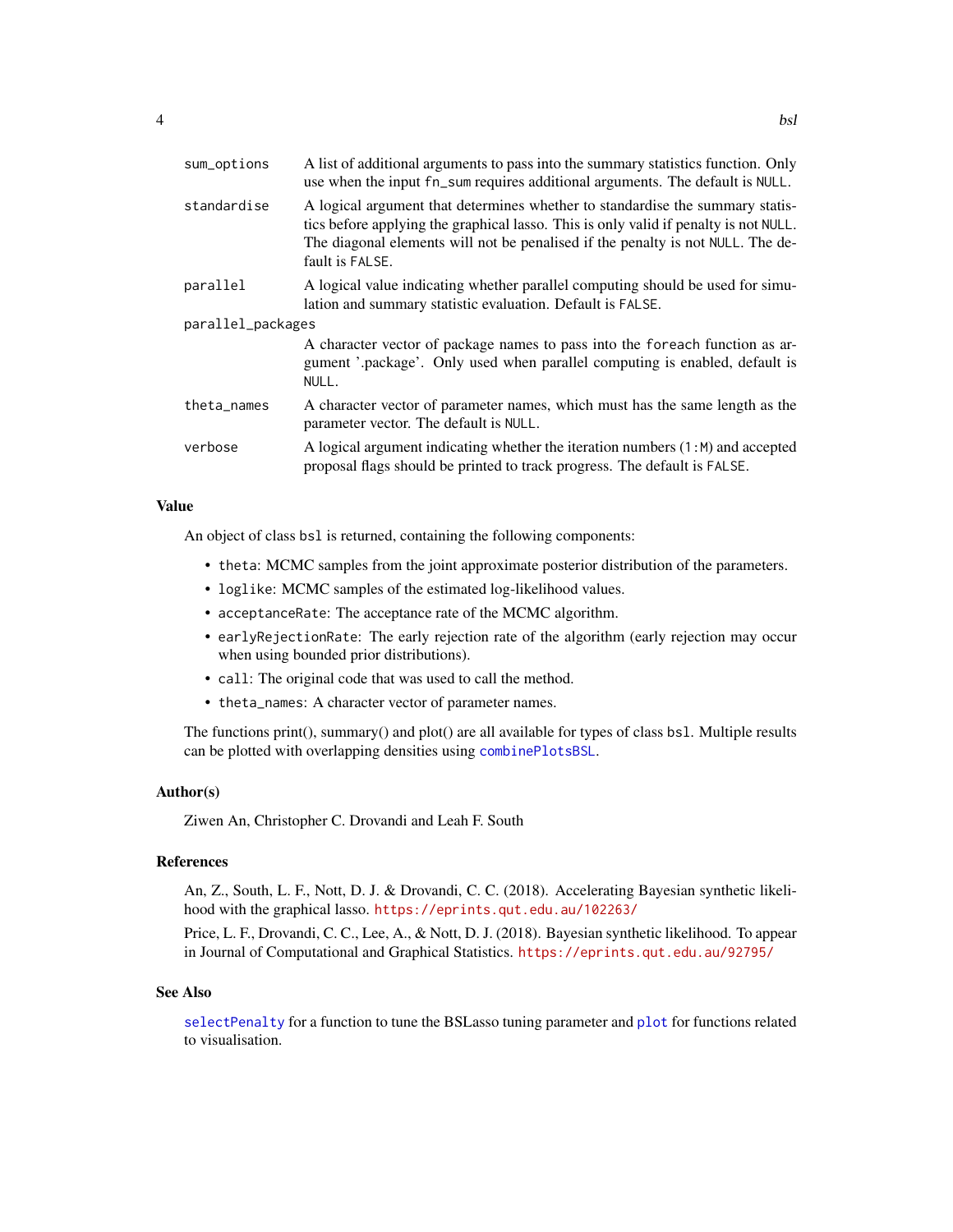# <span id="page-4-1"></span><span id="page-4-0"></span>Description

This example estimates the probabilities of cell motility and cell proliferation for a discrete-time stochastic model of cell spreading. We provide the data and tuning parameters required to reproduce the results in An et al. (2018).

The function cell\_sim(theta, sim\_options) simulates data from the model, using C++ in the backend.

The function cell\_sum(Y, sum\_options) calculates the summary statistics for this example.

The function cell\_prior(theta) evaluates the prior at the chosen parameters.

# Usage

cell\_sim(theta, sim\_options)

cell\_sum(Y, sum\_options)

cell\_prior(theta)

# Arguments

| theta       | A vector of proposed model parameters, $Pm$ and $Pp$ .                                                                                                                                                                                                                                                                                                                   |
|-------------|--------------------------------------------------------------------------------------------------------------------------------------------------------------------------------------------------------------------------------------------------------------------------------------------------------------------------------------------------------------------------|
| sim_options | A list of options for simulating data from the model. For this example, the list<br>contains                                                                                                                                                                                                                                                                             |
|             | • Yinit: The initial matrix of cell presences of size rows $x$ cols.                                                                                                                                                                                                                                                                                                     |
|             | • rows: The number of rows in the lattice (rows in the cell location matrix).                                                                                                                                                                                                                                                                                            |
|             | • cols: The number of columns in the lattice (columns in the cell location<br>matrix).                                                                                                                                                                                                                                                                                   |
|             | • sim_iters: The number of discretisation steps to get to when an obser-<br>vation is actually taken. For example, if observations are taken every 5<br>minutes but the discretisation level is 2.5 minutes, then sim_iters would<br>be 2. Larger values of sim_iters lead to more "accurate" simulations from<br>the model, but they also increase the simulation time. |
|             | • num_obs: The total number of images taken after initialisation.                                                                                                                                                                                                                                                                                                        |
| Y           | A rows x cols x num_obs array of the cell presences at times 1: num_obs (not<br>$time 0$ ).                                                                                                                                                                                                                                                                              |
| sum_options | A list of options for simulating data from the model. For this example, the list<br>just contains Yinit, the same rows $x$ cols matrix as in sim_options.                                                                                                                                                                                                                |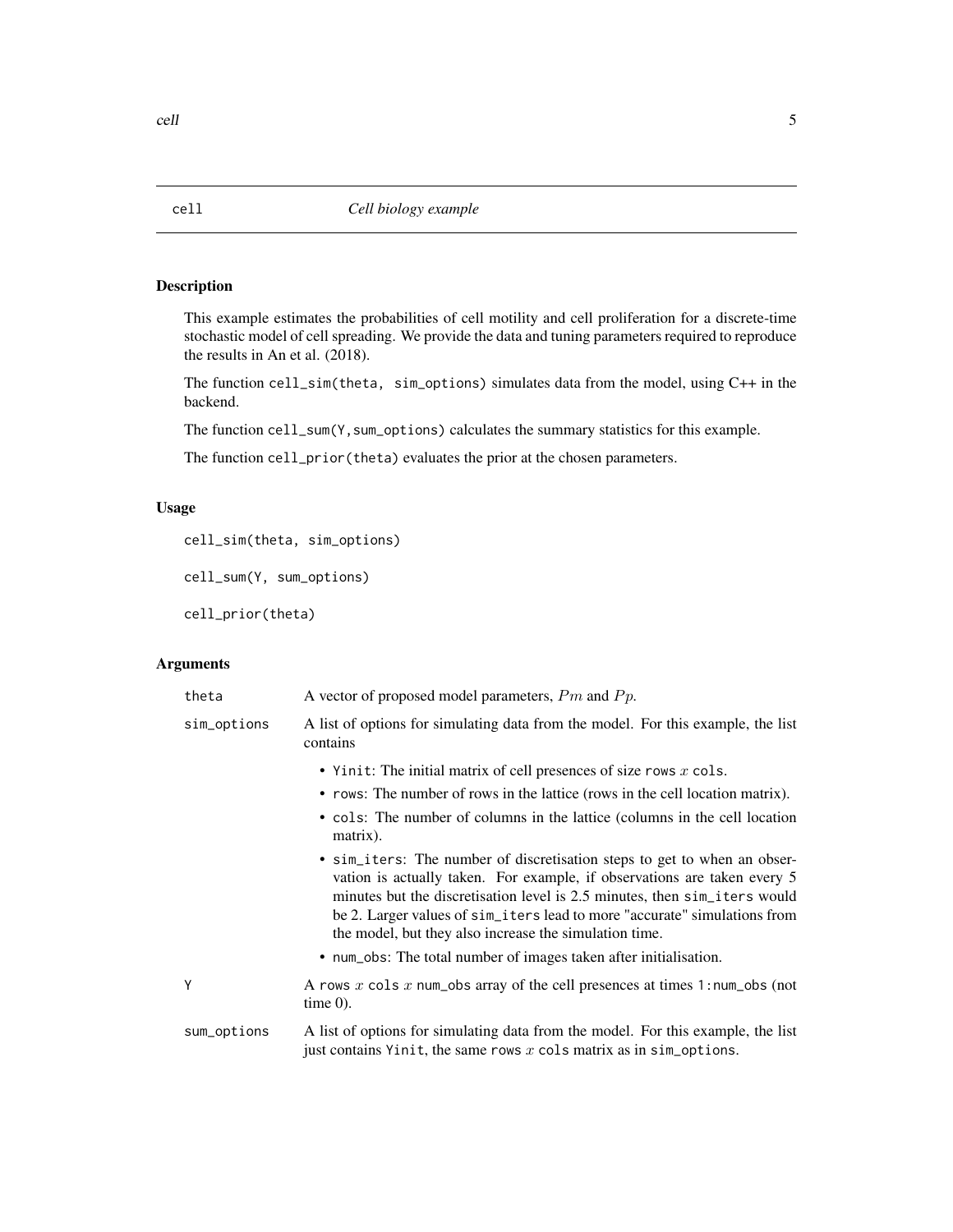#### Details

Cell motility (movement) and proliferation (reproduction) cause tumors to spread and wounds to heal. If we can measure cell proliferation and cell motility under different situations, then we may be able to use this information to determine the efficacy of different medical treatments.

A common method for measuring in vitro cell movement and proliferation is the scratch assay. Cells form a layer on an assay and, once they are completely covering the assay, a scratch is made to separate the cells. Images of the cells are taken until the scratch has closed up and the cells are in contact again. Each image can be converted to a binary matrix by forming a lattice and recording the binary matrix (of size rows  $x$  cols) of cell presences.

The model that we consider is a random walk model with parameters for the probability of cell movement  $(Pm)$  and the probability of cell proliferation  $(Pp)$  and it has no tractable likelihood function. We use the uninformative priors  $\theta_1 U(0, 1)$  and  $\theta_2 U(0, 1)$ .

We have a total of 145 summary statistics, which are made up of the Hamming distances between the binary matrices for each time point and the total number of cells at the final time.

Details about the types of cells that this model is suitable for and other information can be found in Price et al. (2018) and An et al. (2018). Johnston et al. (2014) use a different ABC method and different summary statistics for a similar example.

# A simulated dataset

An example 'observed' dataset and the tuning parameters relevant to that example can be obtained using data(cell). This 'observed' data is a simulated dataset with  $Pm = 0.35$  and  $Pp = 0.001$ . The lattice has 27 rows and 36 cols and there are num obs  $= 144$  observations after time 0 (to mimic images being taken every 5 minutes for 12 hours). The simulation is based on there initially being 110 cells in the assay.

Further information about the specific choices of tuning parameters used in BSL and BSLasso can be found in An et al. (2018).

- data: The rows  $x \text{ coils } x$  num\_obs array of the cell presences at times 1:144.
- sim\_options: Values of sim\_options relevant to this example.
- sum\_options: Values of sim\_options relevant to this example, i.e. just the value of Yinit.
- start: A vector of suitable initial values of the parameters for MCMC.
- cov: Covariance matrix of the multivariate normal random walk, in the form of a  $2x2$  matrix.

## Author(s)

Ziwen An, Christopher C. Drovandi and Leah F. South

### References

An, Z., South, L. F., Nott, D. J. & Drovandi, C. C. (2018). Accelerating Bayesian synthetic likelihood with the graphical lasso. <https://eprints.qut.edu.au/102263/>

Johnston, S., Simpson, M. J., McElwain, D. L. S., Binder, B. J. & Ross, J. V. (2014). Interpreting Scratch Assays Using Pair Density Dynamic and Approximate Bayesian Computation. Open Biology, 4, 1-11.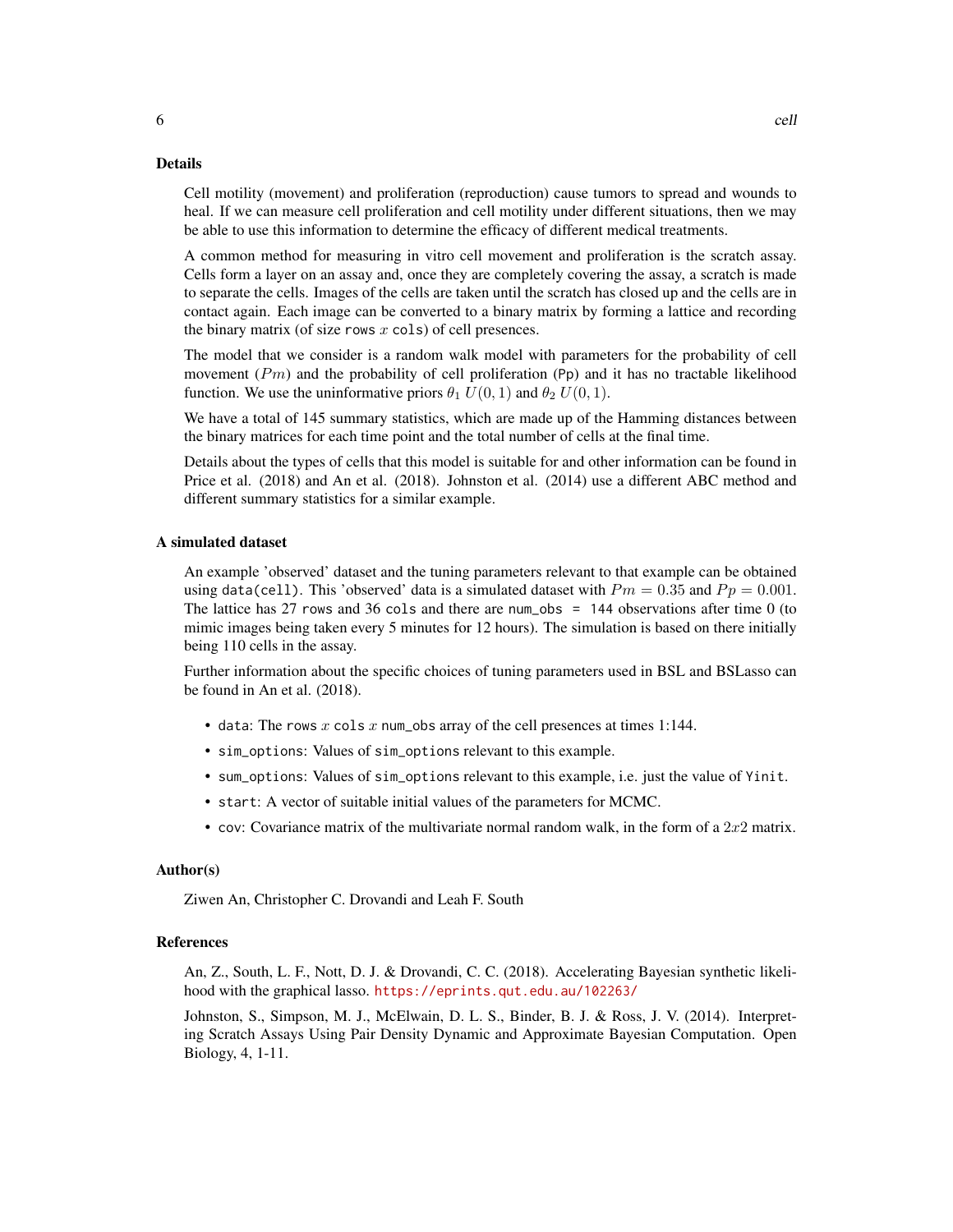Price, L. F., Drovandi, C. C., Lee, A., & Nott, D. J. (2018). Bayesian synthetic likelihood. To appear in Journal of Computational and Graphical Statistics. <https://eprints.qut.edu.au/92795/>

#### Examples

```
## Not run:
require(doParallel) # You can use a different package to set up the parallel backend
# Loading the data for this example
data(cell)
true_cell <- c(0.35, 0.001)
# Opening up the parallel pools using doParallel
cl <- makeCluster(detectCores())
registerDoParallel(cl)
# Performing BSL
resultCellBSL <- bsl(cell$data, n = 5000, M = 10000, start = cell$start, cov_rw = cell$cov,
                 fn_sim = cell_sim, fn_sum = cell_sum, fn_prior = cell_prior,
                 sim_options = cell$sim_options, sum_options = cell$sum_options,
                 parallel = TRUE, parallel_packages = 'BSL',
                 theta_names = c('Pm', 'Pp'))summary(resultCellBSL)
plot(resultCellBSL, true_value = true_cell, thin = 20)
# Performing tuning for BSLasso
lambda_all <- list(exp(seq(0.5,2.5,length.out=20)), exp(seq(0,2,length.out=20)),
                   exp(seq(-1,1,length.out=20)), exp(seq(-1,1,length.out=20)))
sp_cell <- selectPenalty(ssy = cell_sum(cell$data, cell$sum_options),
                 n = c(500, 1000, 1500, 2000), lambda_all, theta = true_cell,
                 M = 100, sigma = 1.5, fn_sim = cell_sim,
                 fn_sum = cell_sum, sim_options = cell$sim_options,
                 sum_options = cell$sum_options, parallel_sim = TRUE,
                 parallel_sim_packages = 'BSL', parallel_main = TRUE)
sp_cell
plot(sp_cell)
# Performing BSLasso with a fixed penalty
resultCellBSLasso <- bsl(cell$data, n = 1500, M = 10000, start = cell$start,
                 cov_rw = cell$cov, fn_sim = cell_sim, fn_sum = cell_sum,
                 penalty = 1.35, fn_prior = cell_prior,
                 sim_options = cell$sim_options, sum_options = cell$sum_options,
                 parallel = TRUE, parallel_packages = 'BSL',
                 theta_names = c('Pm', 'Pp'))summary(resultCellBSLasso)
plot(resultCellBSLasso, true_value = true_cell, thin = 20)
# Plotting the results together for comparison
combinePlotsBSL(resultCellBSL, resultCellBSLasso, true_value = true_cell, thin = 20)
# Closing the parallel pools
```
cell and the contract of the contract of the contract of the contract of the contract of the contract of the contract of the contract of the contract of the contract of the contract of the contract of the contract of the c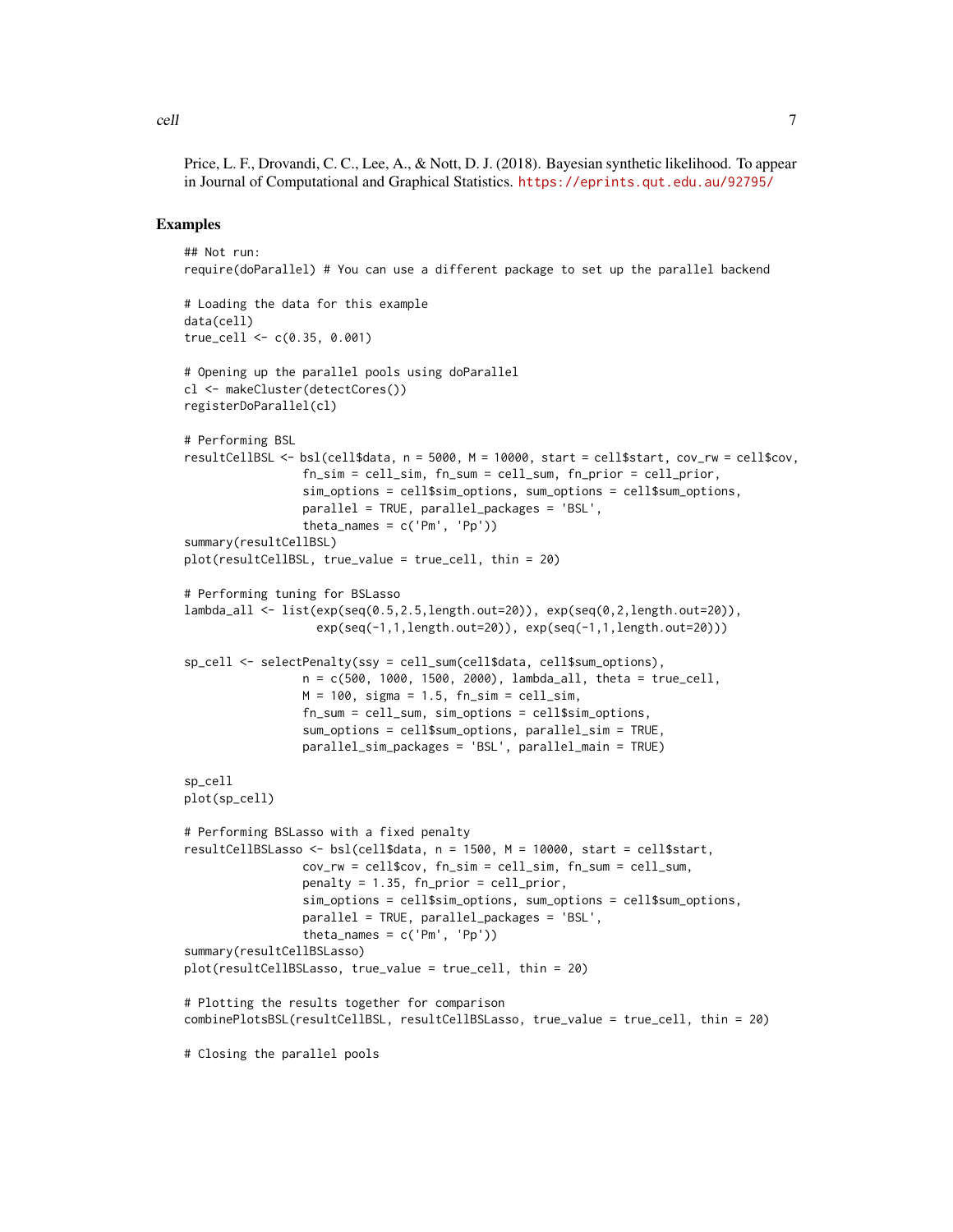<span id="page-7-0"></span>stopCluster(cl)

## End(Not run)

<span id="page-7-1"></span>ma2 *An MA(2) model*

# Description

In this example we wish to estimate the parameters of a simple  $MA(2)$  time series model. We provide the data and tuning parameters required to reproduce the results in An et al. (2018).

The function ma2\_sim(theta, options) simulates an MA(2) time series.

The function ma $2$ \_sum(x) returns the summary statistics for a given data set. Since the summary statistics are the data, this function simply returns the data.

ma2\_prior(theta) evaluates the (unnormalised) prior, which is uniform subject to several restrictions related to invertibility of the time series.

#### Usage

data(ma2)

ma2\_sim(theta, options)  $ma2$ \_sum $(x)$ ma2\_prior(theta)

# Arguments

| theta        | A vector of proposed model parameters, $\theta_1$ and $\theta_2$                                                                    |
|--------------|-------------------------------------------------------------------------------------------------------------------------------------|
| options      | A list of options for simulating data from the model. For this example, the list<br>contains only $T$ , the number of observations. |
| $\mathsf{x}$ | Observed or simulated data in the format of a vector of length $T$ .                                                                |

#### Details

This example is based on estimating the parameters of a basic MA(2) time series model of the form

$$
y_t = z_t + \theta_1 z_{t-1} + \theta_2 z_{t-2},
$$

where  $t = 1, \ldots, T$  and  $z_t$   $N(0, 1)$  for  $t = -1, 0, \ldots, T$ . A uniform prior is used for this example, subject to the restrictions that  $-2 < \theta_1 < 2$ ,  $\theta_1 + \theta_2 > -1$  and  $\theta_1 - \theta_2 < 1$  so that invertibility of the time series is satisfied. The summary statistics are simply the full data.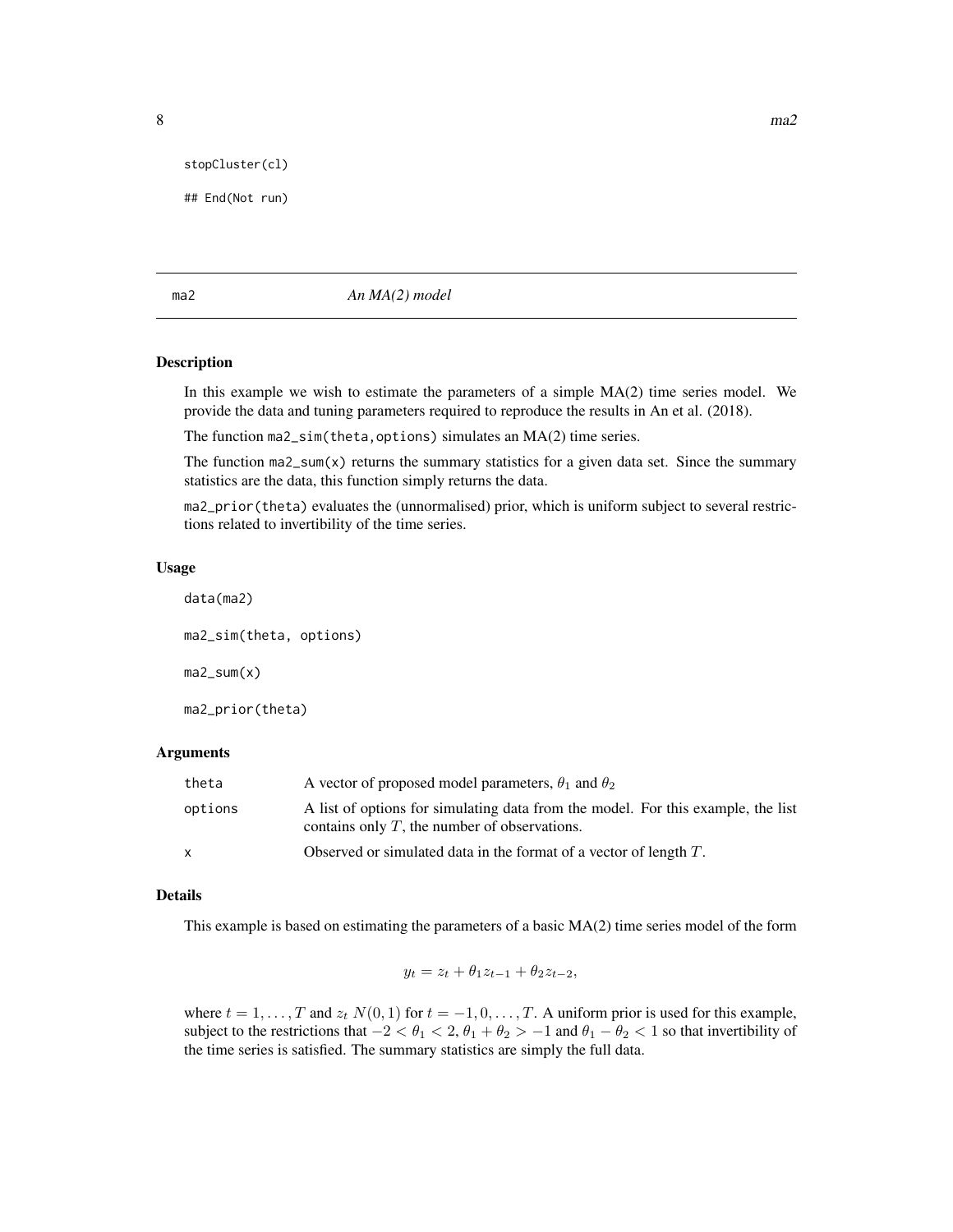#### A simulated dataset

An example 'observed' dataset and the tuning parameters relevant to that example can be obtained using data(ma2). This 'observed' data is a simulated dataset with  $\theta_1 = 0.6$ ,  $\theta_2 = 0.2$  and  $T = 50$ . Further information about this model and the specific choices of tuning parameters used in BSL and BSLasso can be found in An et al. (2018).

- data: A time series dataset, in the form of a vector of length  $T$
- sim\_options: A list containing  $T = 50$
- start: A vector of suitable initial values of the parameters for MCMC
- cov: Covariance matrix of the multivariate normal random walk, in the form of a  $2x2$  matrix

## Author(s)

Ziwen An, Christopher C. Drovandi and Leah F. South

# References

An, Z., South, L. F., Nott, D. J. & Drovandi, C. C. (2018). Accelerating Bayesian synthetic likelihood with the graphical lasso. <https://eprints.qut.edu.au/102263/>

# Examples

```
## Not run:
# Loading the data for this example
data(ma2)
true_ma2 <- c(0.6, 0.2)# Performing BSL
resultMa2BSL \leq- bsl(y = ma2$data, n = 500, M = 300000, start = ma2$start, cov_r w = ma2$cov,
                 fn_sim = ma2_sim, fn_sum = ma2_sum, fn_prior = ma2_prior,
                 sim_options = ma2$sim_options, theta_names = c('theta1', 'theta2'))
summary(resultMa2BSL)
plot(resultMa2BSL, true_value = true_ma2, thin = 20)
# Performing tuning for BSLasso
lambda_all <- list(exp(seq(-3,0.5,length.out=20)), exp(seq(-4,-0.5,length.out=20)),
                 exp(seq(-5.5,-1.5,length.out=20)), exp(seq(-7,-2,length.out=20)))
sp\_ma2 \le selectPenalty(ssy = ma2_sum(ma2$data), n = c(50, 150, 300, 500), lambda_all,
                 theta = true_ma2, M = 100, sigma = 1.5, fn\_sim = ma2\_sim,
                 fn_sum = ma2_sum, sim_options = ma2$sim_options)
sp_ma2
plot(sp_ma2)
# Performing BSLasso with a fixed penalty
resultMa2BSLasso <- bsl(y = ma2$data, n = 300, M = 250000, start = ma2$start, cov_rw = ma2$cov,
               fn\_sim = ma2\_sim, fn\_sum = ma2\_sum, penalty = 0.027, fn\_prior = ma2\_prior,
                 sim_options = ma2$sim_options, theta_names = c('theta1', 'theta2'))
summary(resultMa2BSLasso)
```
# $ma2$  9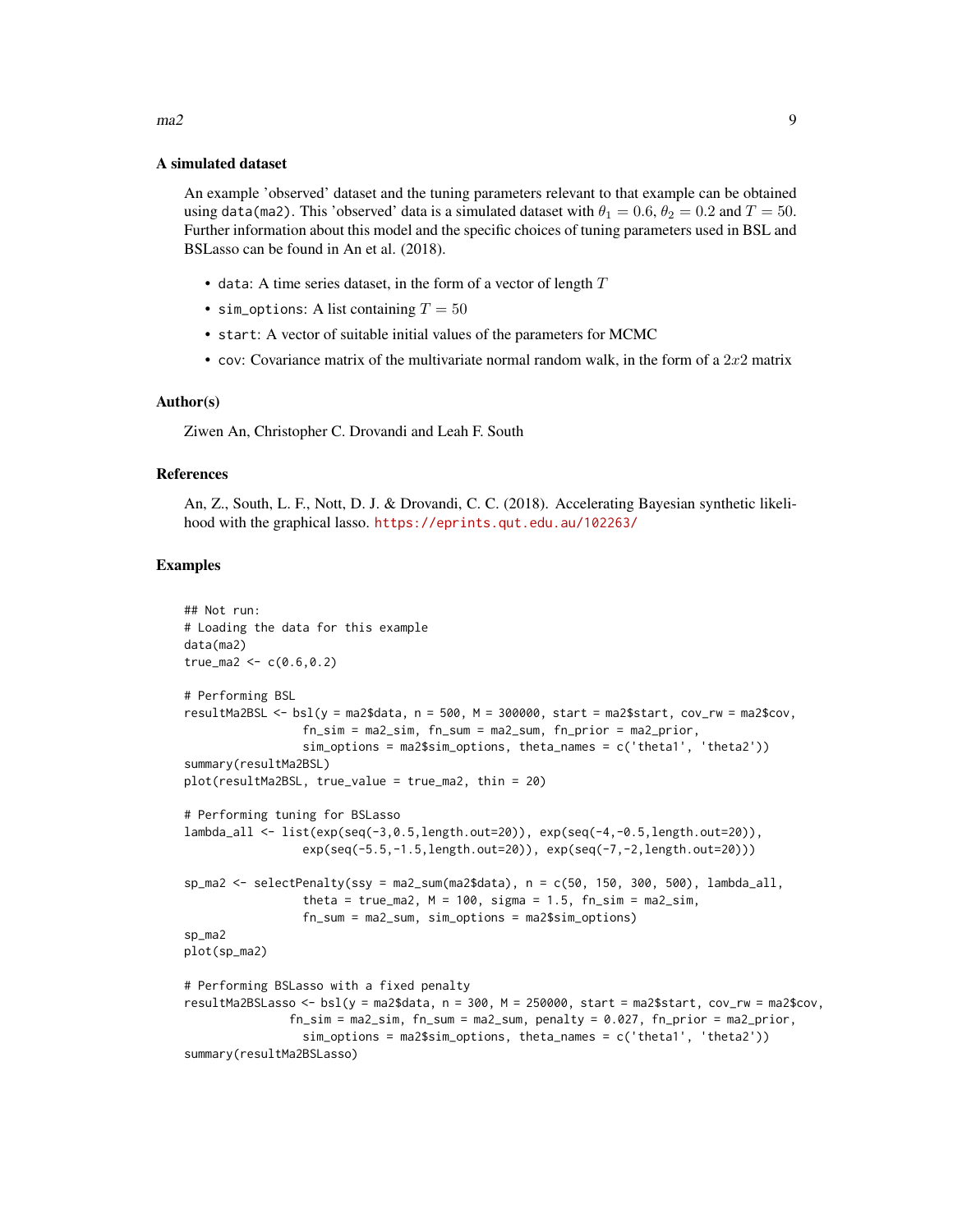10 mgnk

```
plot(resultMa2BSLasso, true_value = true_ma2, thin = 20)
# Plotting the results together for comparison
combinePlotsBSL(resultMa2BSL, resultMa2BSLasso, true_value = true_ma2, thin = 20)
## End(Not run)
```
#### <span id="page-9-1"></span>mgnk *The multivariate G&K example*

# Description

Here we provide the data and tuning parameters required to reproduce the results from the multivariate G & K (Drovandi and Pettitt, 2011) example from An et al. (2018).

The function mgnk\_sim(theta\_tilde,sim\_options) simulates from the multivariate  $G & K$  model.

The function mgnk\_sum(y) calculates the summary statistics for the multivariate G & K example.

#### Usage

mgnk\_sim(theta\_tilde, sim\_options)

mgnk\_sum(y)

# Arguments

| theta_tilde | A vector with 15 elements for the proposed model parameters.                                                                                        |
|-------------|-----------------------------------------------------------------------------------------------------------------------------------------------------|
| sim_options | A list of options for simulating data from the model. For this example, the list<br>contains                                                        |
|             | • T: The number of observations in the data.<br>• J: The number of variables in the data.<br>• bound: A matrix of boundaries for the uniform prior. |
| y           | A T $x$ J matrix of data.                                                                                                                           |

#### Details

It is not practical to give a reasonable explanation of this example through R documentation given the number of equations involved. We refer the reader to the BSLasso paper (An et al., 2018) at <https://eprints.qut.edu.au/102263/> for information on the model and summary statistic used in this example.

<span id="page-9-0"></span>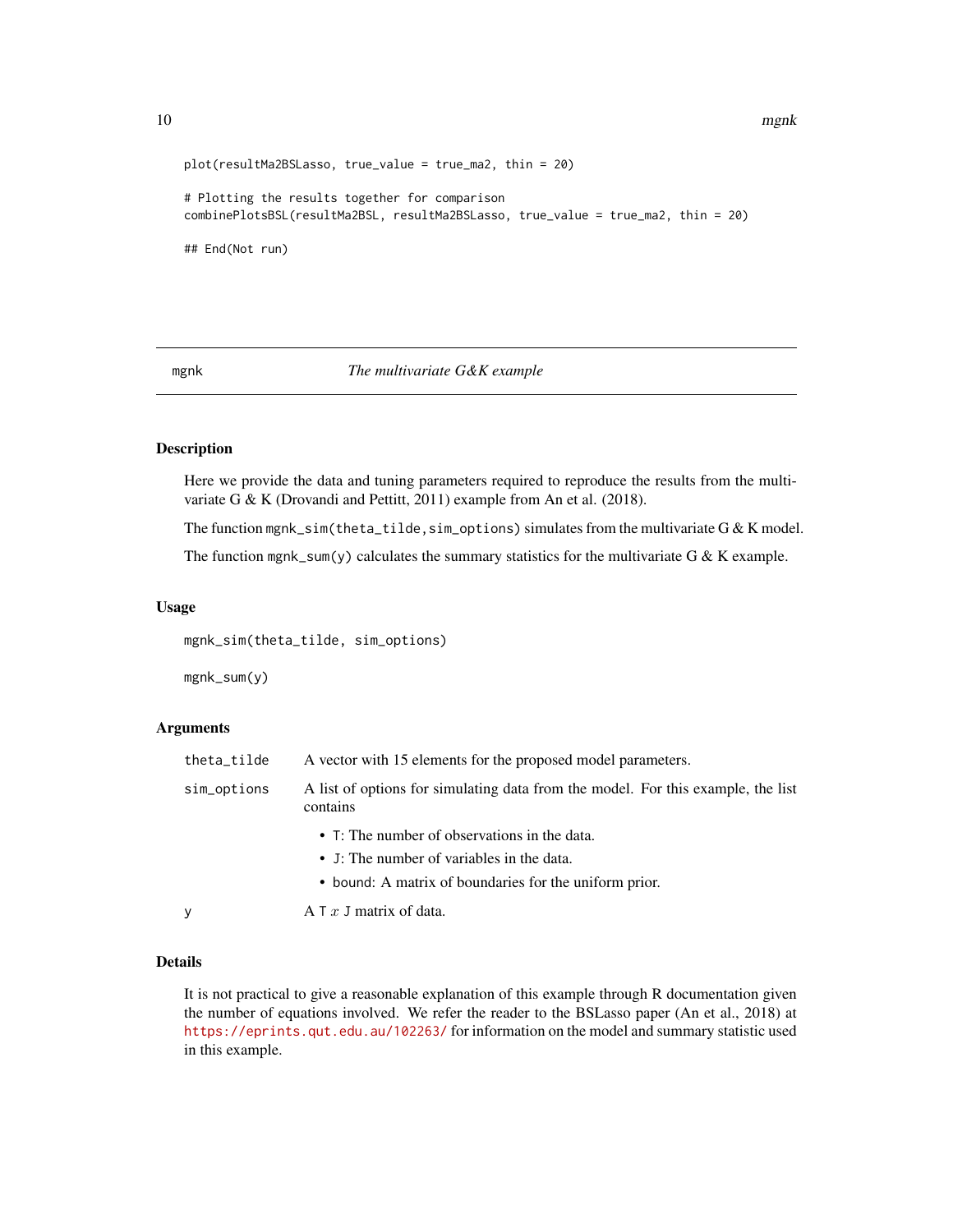#### mgnk to the contract of the contract of the contract of the contract of the contract of the contract of the contract of the contract of the contract of the contract of the contract of the contract of the contract of the co

## An example dataset

We use the foreign currency exchange data available from [http://www.rba.gov.au/statistics/](http://www.rba.gov.au/statistics/historical-data.html) [historical-data.html](http://www.rba.gov.au/statistics/historical-data.html) as in An et al. (2018).

- data: A 1651  $x$  3 matrix of data.
- sim\_options: Values of sim\_options relevant to this example.
- start: A vector of suitable initial values of the parameters for MCMC.
- cov: Covariance matrix of the multivariate normal random walk, in the form of a  $15x15$ matrix.

#### Author(s)

Ziwen An, Christopher C. Drovandi and Leah F. South

#### References

An, Z., South, L. F., Nott, D. J. & Drovandi, C. C. (2018). Accelerating Bayesian synthetic likelihood with the graphical lasso. <https://eprints.qut.edu.au/102263/>

Drovandi, C. C. and Pettitt, A. N. (2011). Likelihood-free Bayesian estimation of multivariate quantile distributions. Computational Statistics and Data Analysis, 55(9):2541-2556.

#### Examples

```
## Not run:
require(doParallel) # You can use a different package to set up the parallel backend
# Loading the data for this example
data(mgnk)
# Opening up the parallel pools using doParallel
cl <- makeCluster(detectCores())
registerDoParallel(cl)
# Performing BSL
resultMgnkBSL <- bsl(mgnk$data, n = 60, M = 80000, start = mgnk$start, cov_rw = mgnk$cov,
                 fn_sim = mgnk_sim, fn_sum = mgnk_sum, sim_options = mgnk$sim_options,
                 parallel = TRUE, parallel_packages = c('BSL', 'MASS', 'elliplot'),
             theta_names = c('a1','b1','g1','k1','a2','b2','g2','k2','a3','b3','g3','k3'
                 ,'delta12','delta13','delta23'))
summary(resultMgnkBSL)
plot(resultMgnkBSL, thin = 20)
# Performing tuning for BSLasso
lambda_all <- list(exp(seq(-2.5,0.5,length.out=20)), exp(seq(-2.5,0.5,length.out=20)),
                   exp(seq(-4,-0.5,length.out=20)), exp(seq(-5,-2,length.out=20)))
sp_mgnk \leq selectPenalty(ssy = mgnk_sum(mgnk$data), n = c(15, 20, 30, 50), lambda_all,theta = mgnk$start, M = 100, sigma = 1.5, fn_sim = mgnk_sim,
                 fn_sum = mgnk_sum, sim_options = mgnk$sim_options, standardise = TRUE,
              parallel_sim = TRUE, parallel_sim_packages = c('BSL', 'MASS', 'elliplot'),
```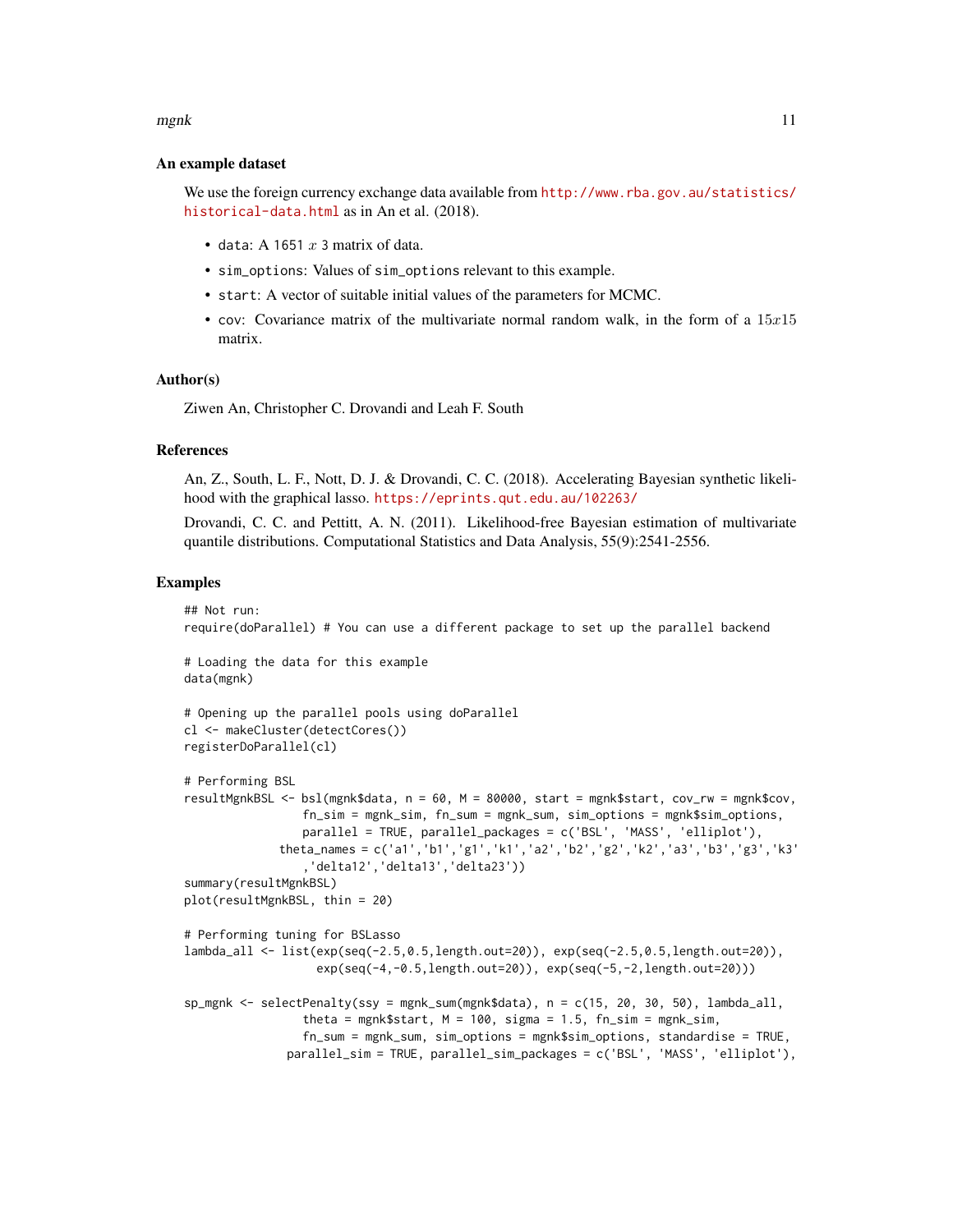```
parallel_main = TRUE)
sp_mgnk
plot(sp_mgnk)
# Performing BSLasso with a fixed penalty
resultMgnkBSLasso <- bsl(mgnk$data, n = 20, M = 80000, start = mgnk$start, cov_rw = mgnk$cov,
                 fn_sim = mgnk_sim, fn_sum = mgnk_sum, sim_options = mgnk$sim_options,
                 penalty = 0.3, standardise = TRUE, parallel = TRUE,
                 parallel_packages = c('BSL', 'MASS', 'elliplot'),
              theta_names = c('a1','b1','g1','k1','a2','b2','g2','k2','a3','b3','g3','k3',
                 'delta12','delta13','delta23'))
summary(resultMgnkBSLasso)
plot(resultMgnkBSLasso, thin = 20)
# Plotting the results together for comparison
combinePlotsBSL(resultMgnkBSL, resultMgnkBSLasso, thin = 20)
# Closing the parallel pools
stopCluster(cl)
## End(Not run)
```
# <span id="page-11-2"></span>plot *Plotting BSL and BSLasso Results*

#### <span id="page-11-1"></span>**Description**

There are several functions included in this package to help visualise the results of the MCMC run and of the tuning process.

The function combinePlotsBSL can be used to plot multiple BSL and BSLasso densities together, optionally with the true values for the parameters.

The function plot.BSL can be used to plot BSL and BSLasso densities, optionally with the true values for the parameters.

The function plot.penbsl can be used to plot the results from tuning to select the optimal penalty for BSLasso.

## Usage

```
combinePlotsBSL(..., true_value = NULL, thin = 1)## S3 method for class 'bsl'
plot(x, true_value = NULL, thin = 1, ...)## S3 method for class 'penbsl'
plot(x, logscale = TRUE, ...)
```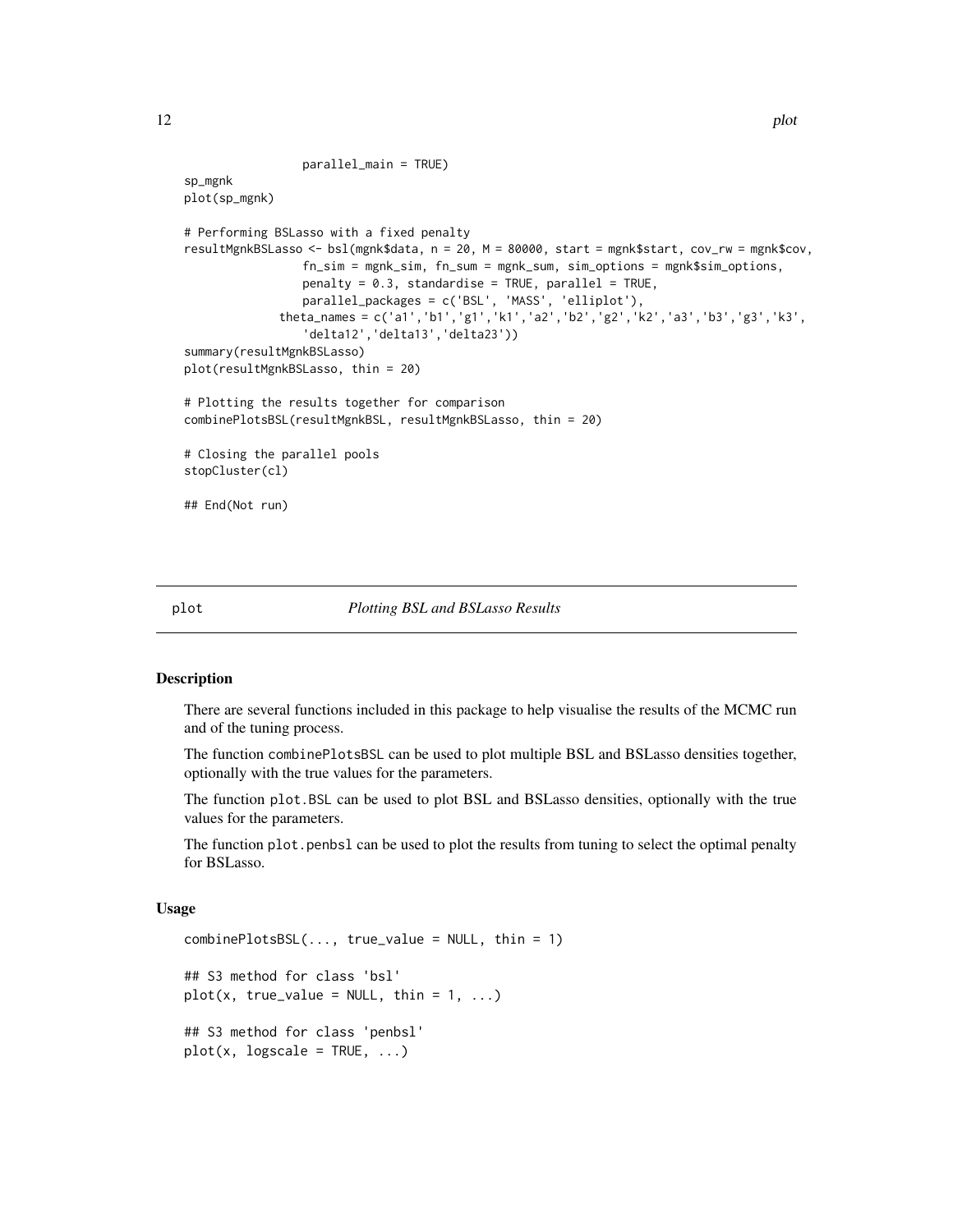# <span id="page-12-0"></span>selectPenalty 13

# Arguments

| .          | The first inputs to the combine Plots BSL function should be two or more results<br>of type bs1, separated by commas.            |
|------------|----------------------------------------------------------------------------------------------------------------------------------|
| true_value | A set of values to be included on the plots as a reference line. The default is<br>NULL.                                         |
| thin       | The gap between samples to be taken when thinning the MCMC draws. The<br>default is $1$ (no thinning).                           |
| x          | An object to be plotted.                                                                                                         |
| logscale   | An indicator for whether the penalty values should be shown on the log scale in<br>plots of penbs1 objects. The default is TRUE. |

# Author(s)

Ziwen An, Christopher C. Drovandi and Leah F. South

<span id="page-12-1"></span>selectPenalty *Selecting BSLasso Penalty*

# Description

This is the main function for selecting the penalty for BSLasso based on a point estimate of the parameters. Parallel computing is supported with the R package foreach.

# Usage

```
selectPenalty(ssy, n, lambda_all, theta, M, sigma, fn_sim, fn_sum,
  sim_options = NULL, sum_options = NULL, standardise = FALSE,
 parallel_sim = FALSE, parallel_sim_packages = NULL,
 parallel_main = FALSE, verbose = TRUE)
```
# Arguments

| SSV        | A summary statistic vector for the observed data.                                                                 |
|------------|-------------------------------------------------------------------------------------------------------------------|
| n          | A vector of possible values of n, the number of simulations from the model per<br>MCMC iteration, to test.        |
| lambda_all | A list, with each entry containing the vector of penalty values to test for the<br>corresponding choice of n.     |
| theta      | A point estimate of the parameter value which all of the simulations will be<br>based on.                         |
| M          | The number of repeats to use in estimating the standard deviation of the esti-<br>mated log synthetic likelihood. |
| sigma      | The standard deviation of the log synthetic likelihood to aim for.                                                |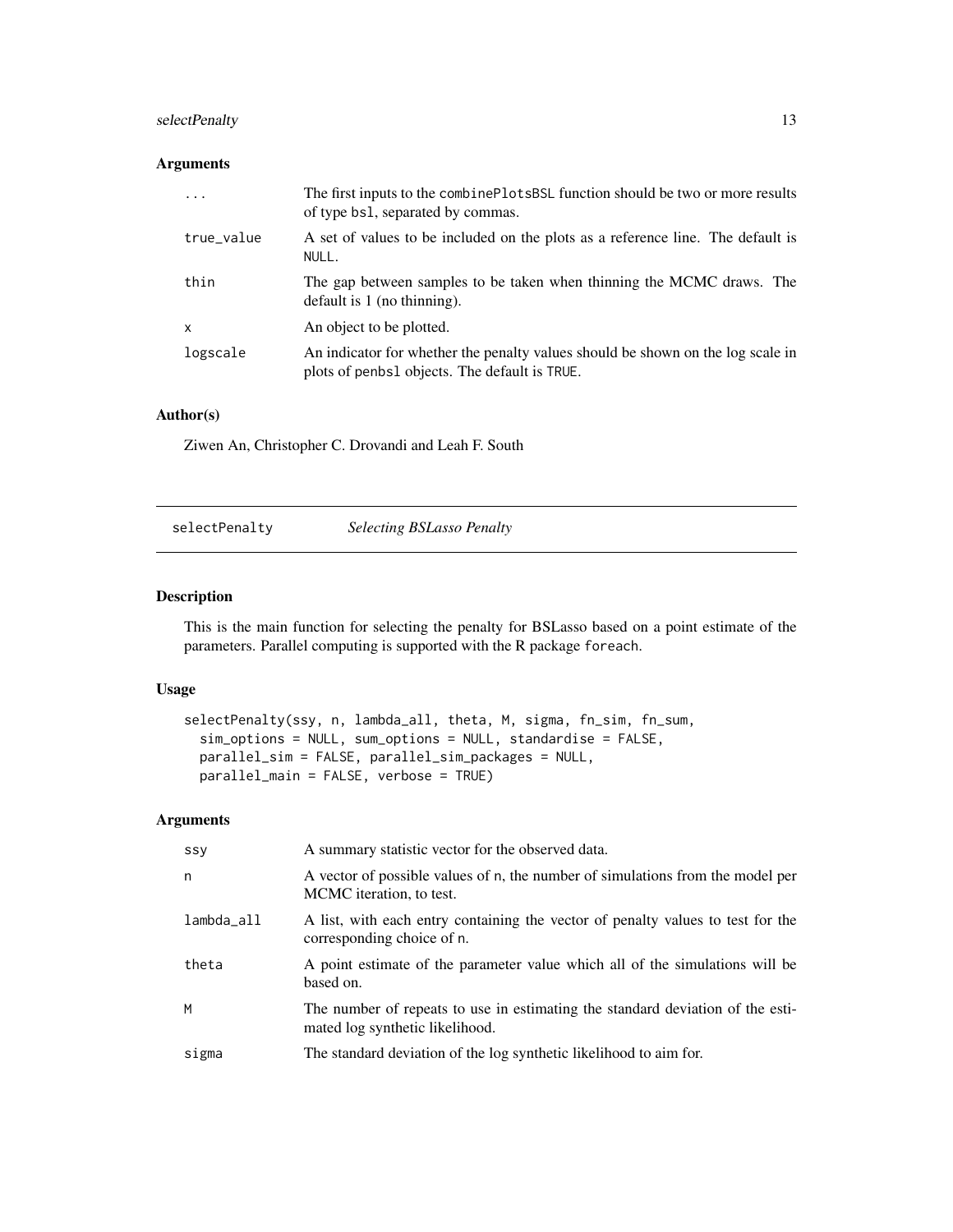| $fn$ _sim             | A function that simulates data for a given parameter value. The function can<br>have at most two arguments. The first is the vector of tuning parameters and<br>the second (optional) argument is a list of other necessary arguments. See<br>sim_options.                  |
|-----------------------|-----------------------------------------------------------------------------------------------------------------------------------------------------------------------------------------------------------------------------------------------------------------------------|
| $fn\_sum$             | A function for computing summary statistics of data. The function can have at<br>most two arguments. The first is the vector of tuning parameters and the second<br>(optional) argument is a list of other necessary arguments. See sum_options.                            |
| sim_options           | A list of additional arguments to pass into the simulation function. Only use<br>when the input fn_sim requires additional arguments. The default is NULL.                                                                                                                  |
| sum_options           | A list of additional arguments to pass into the summary statistic function. Only<br>use when the input fn_sum requires additional arguments. The default is NULL.                                                                                                           |
| standardise           | A logical argument that determines whether to standardise the summary statis-<br>tics before applying the graphical lasso. This is only valid if penalty is not NULL.<br>The diagonal elements will not be penalised if the penalty is not NULL. The de-<br>fault is FALSE. |
| parallel_sim          | A logical value indicating whether parallel computing should be used for simu-<br>lation and summary statistic evaluation. Default is FALSE.                                                                                                                                |
| parallel_sim_packages |                                                                                                                                                                                                                                                                             |
|                       | A character vector of package names to pass into the foreach function as argu-<br>ment '.package'. Only used when parallel_sim is TRUE, default is NULL.                                                                                                                    |
| parallel_main         | A logical value indicating whether parallel computing should be used to com-<br>puting the graphical lasso function. Default is FALSE.                                                                                                                                      |
| verbose               | A logical argument indicating whether the iteration numbers $(1:M)$ should be<br>printed to track progress. The default is FALSE.                                                                                                                                           |
|                       |                                                                                                                                                                                                                                                                             |

# Value

An object of class penbsl is returned, containing the following components:

- resultsDF: A data frame containing the following:
	- n: The choices of n that were specified.
	- penalty: The choices of the penalty that were specified.
	- sigma: The standard deviation of the log synthetic likelihood under the above choices.
	- sigmaOpt: An indicator of whether it was the closest sigma to the desired one for each choice of n.
- call: The original code that was used to call the method.

The functions print() and plot() are both available for types of class penbsl.

# Author(s)

Ziwen An, Christopher C. Drovandi and Leah F. South

# References

An, Z., South, L. F., Nott, D. J. & Drovandi, C. C. (2018). Accelerating Bayesian synthetic likelihood with the graphical lasso. https://eprints.qut.edu.au/102263/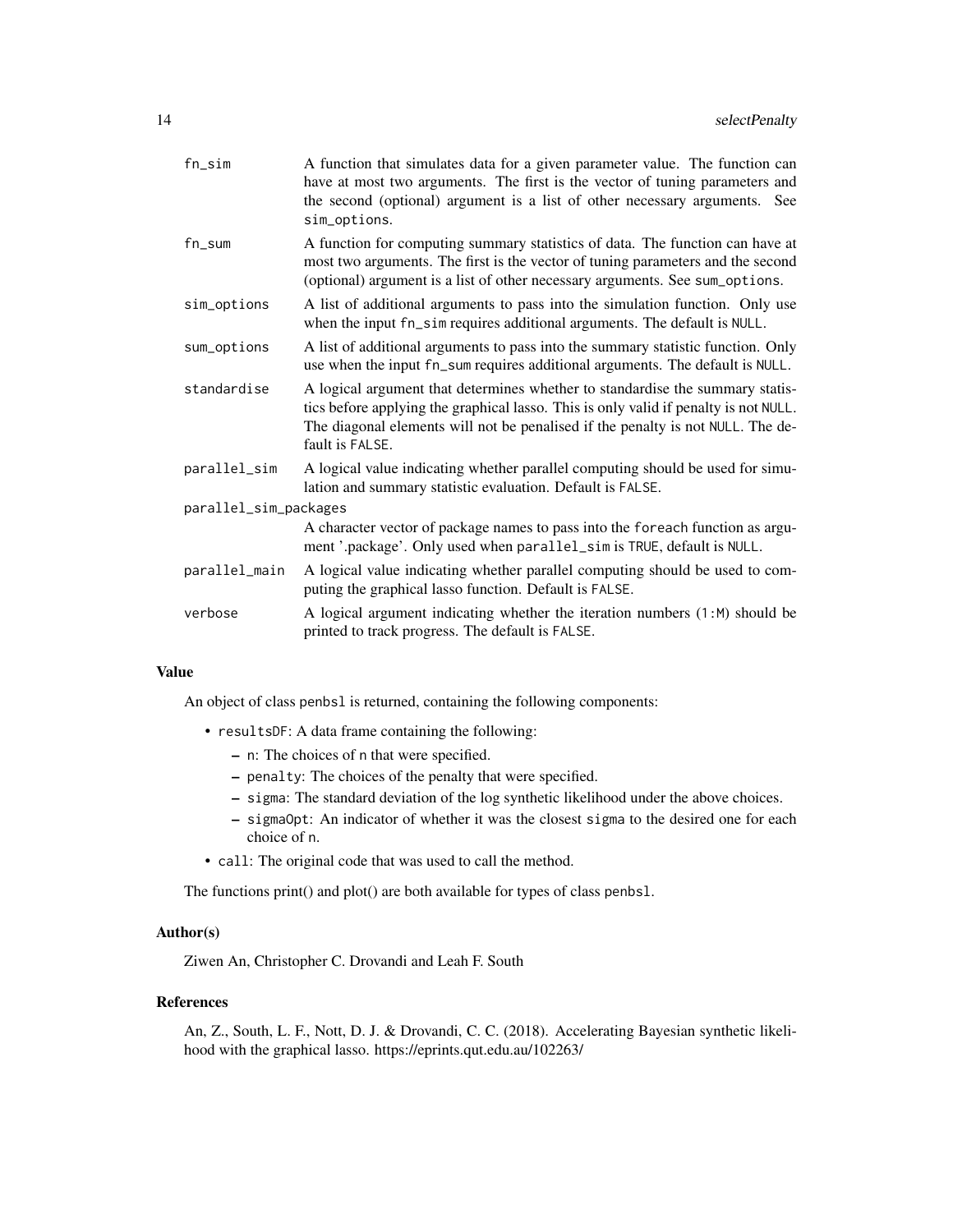# <span id="page-14-0"></span>selectPenalty 15

# See Also

[bsl](#page-2-1) for a function to run BSLasso after selecting the tuning parameter and [plot](#page-11-2) for functions related to visualisation.